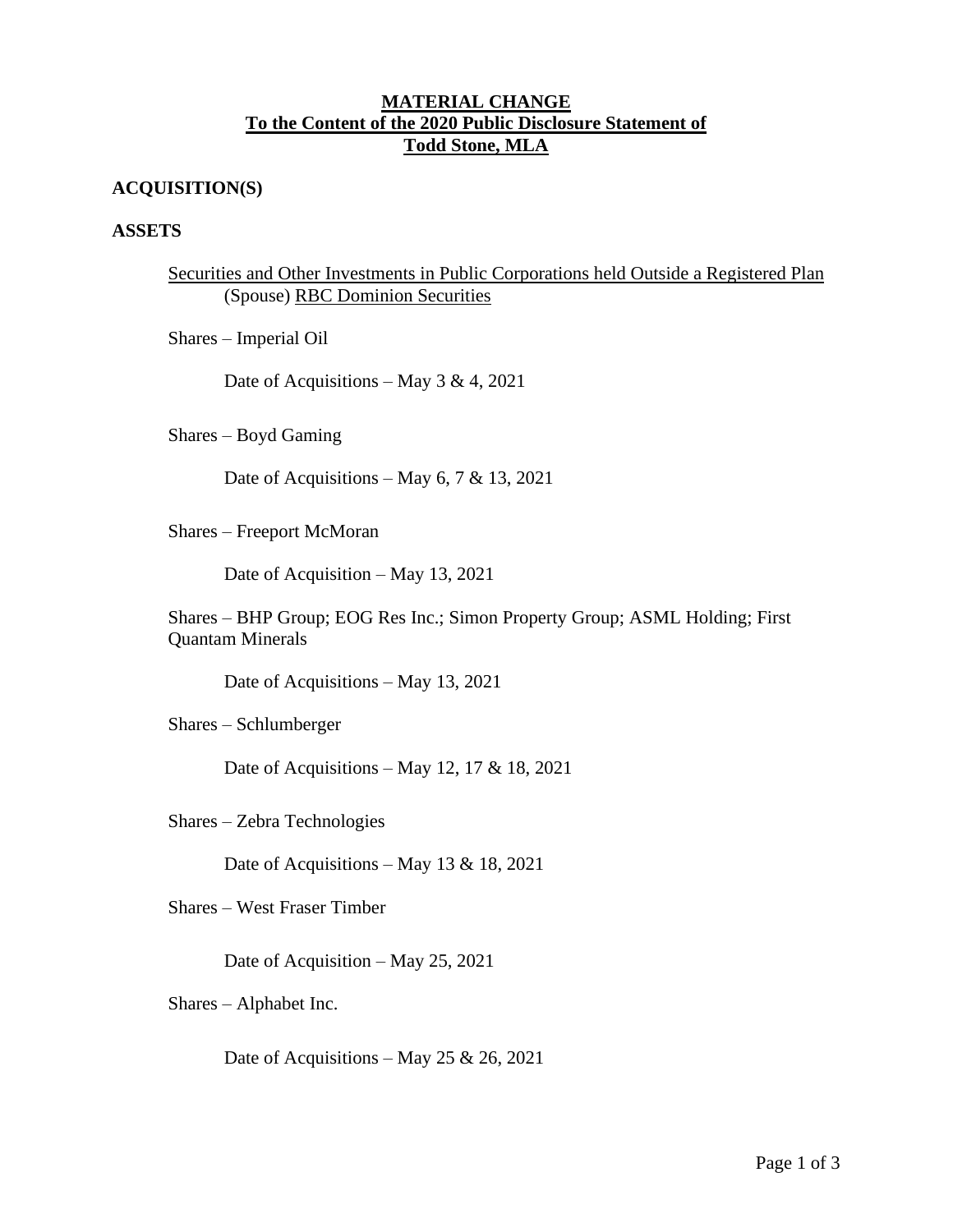#### **DISPOSITION(S)**

#### **ASSETS**

Securities and Other Investments in Public Corporations held Outside a Registered Plan (Spouse) RBC Dominion Securities

Shares – Cenovus Energy

Date of Disposition (Total) – May 3, 2021

Shares – Summit Hotel Properties Inc.

Date of Dispositions (Partial) – May 5 & 6, 2021

Shares – Zebra Technologies, Boyd Gaming

Date of Dispositions (Partial) – May 11, 2021

Shares – Pioneer Natural Resources

Date of Disposition (Total) – May 11, 2021

Shares – ABB Ltd Sponsored ADR; First Quantum Minerals; ING Groep; Citizens' Financial Group; Brookfield Infrastructure Partners LP Units; Caterpillar Inc.; Capital Power Corp.; Freeport McMorran Inc.; Metlife Inc.; Barclays PLC ADR; West Fraser Timber; Restaurant Brands Intl.; CI Financial Corp.; Bank of Montreal; Canadian Natural Resources Ltd.; Manulife Financial Corp.; Magna Intl.; Enbridge Inc.; Granite Real Estate Investment Trust; Morgan Stanley; BHP Group; EOG Res Inc.

Date of Disposition (Partial) – May 12, 2021

Shares – Capital Power Corp

Date of Disposition (Partial) – May 25, 2021

Shares – BHP Group

Date of Disposition (Total) – May 25, 2021